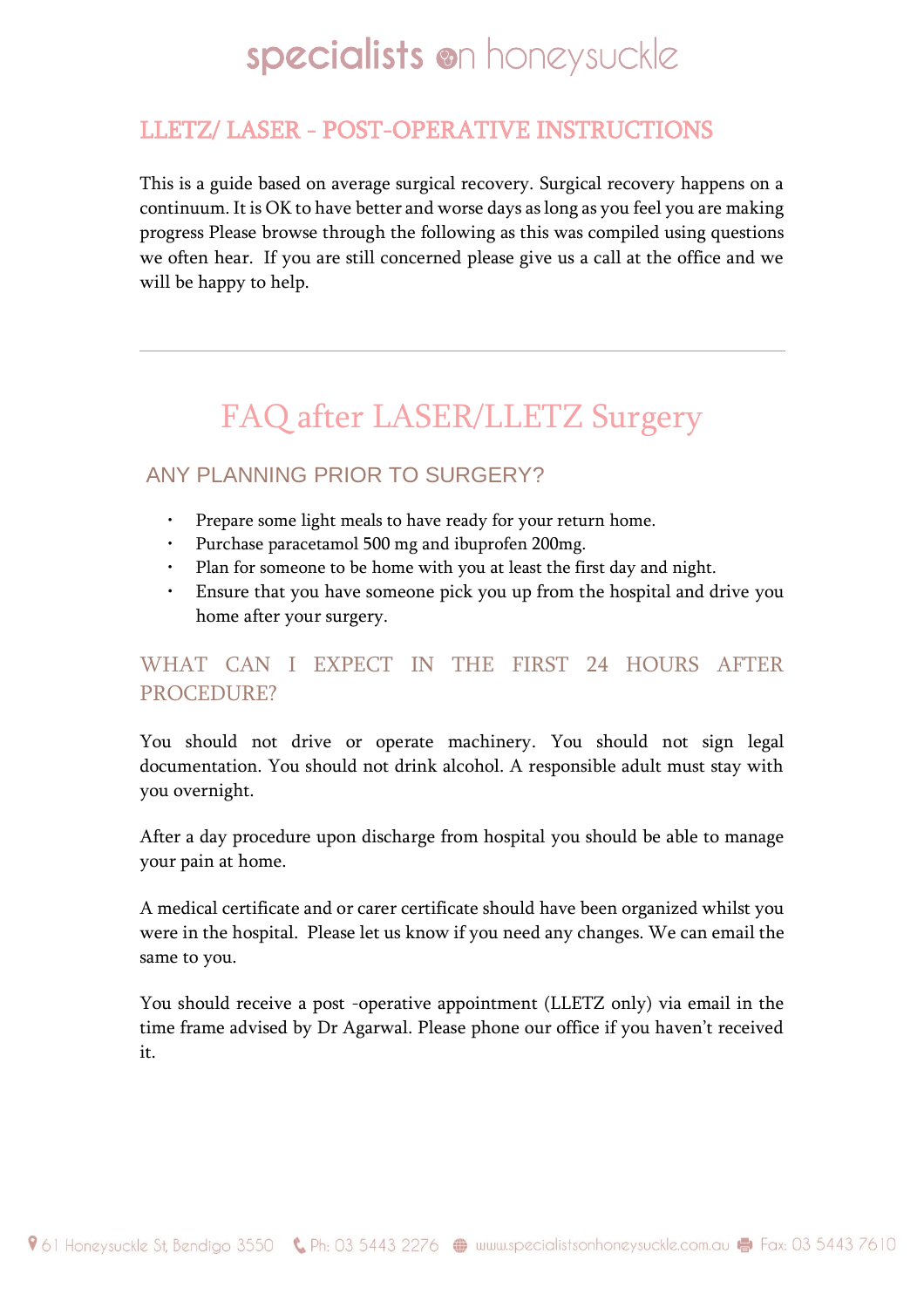#### WHAT DO I NEED TO KNOW ABOUT CARE AFTER SURGERY?

Most patients are able to resume their regular activities within 24 hours.

PAIN AND PAIN MANAGEMENT: There is usually no pain following this treatment, but some may rarely experience "period like" cramping and or abdominal pain. This may be relieved by non-steroidal anti-inflammatory medications such as Naprogesic or Nurofen in combination with Panadol, Panadeine, however significant discomfort is unlikely. Be proactive about pain medication- take the medication before the pain becomes severe or in anticipation of being more active.

VAGINAL DISCHARGE: You may have clear or occasionally blood-stained vaginal discharge for 2 to 3 weeks following treatment. This is normal and part of the healing process. Rarely you may have slight bleeding. If bleeding is heavy (more than a menstrual period OR completely soaks a large pad in one hour) do not hesitate to contact us.

TAMPONS: Whilst you are actively bleeding it is wise to avoid tampons for 3 weeks following treatment.

SEXUAL INTERCOURSE: We recommend to refrain from sexual intercourse for 3 weeks to allow complete healing.

SWIMMING/BATHING/STRENUOUS EXERCISE:should be avoided for up to 2-3 weeks.

ORAL CONTRACEPTION: If you are taking the oral contraceptive pill, do not cease it during this time.

MENSTRUAL PATTERNS: A few patients find that their menstrual pattern is disturbed. Your next period may commence early, late or be missed completely. It may be light or heavy. If it is significantly heavier and longer than normal or if you have a second abnormal period, contact the surgery/clinic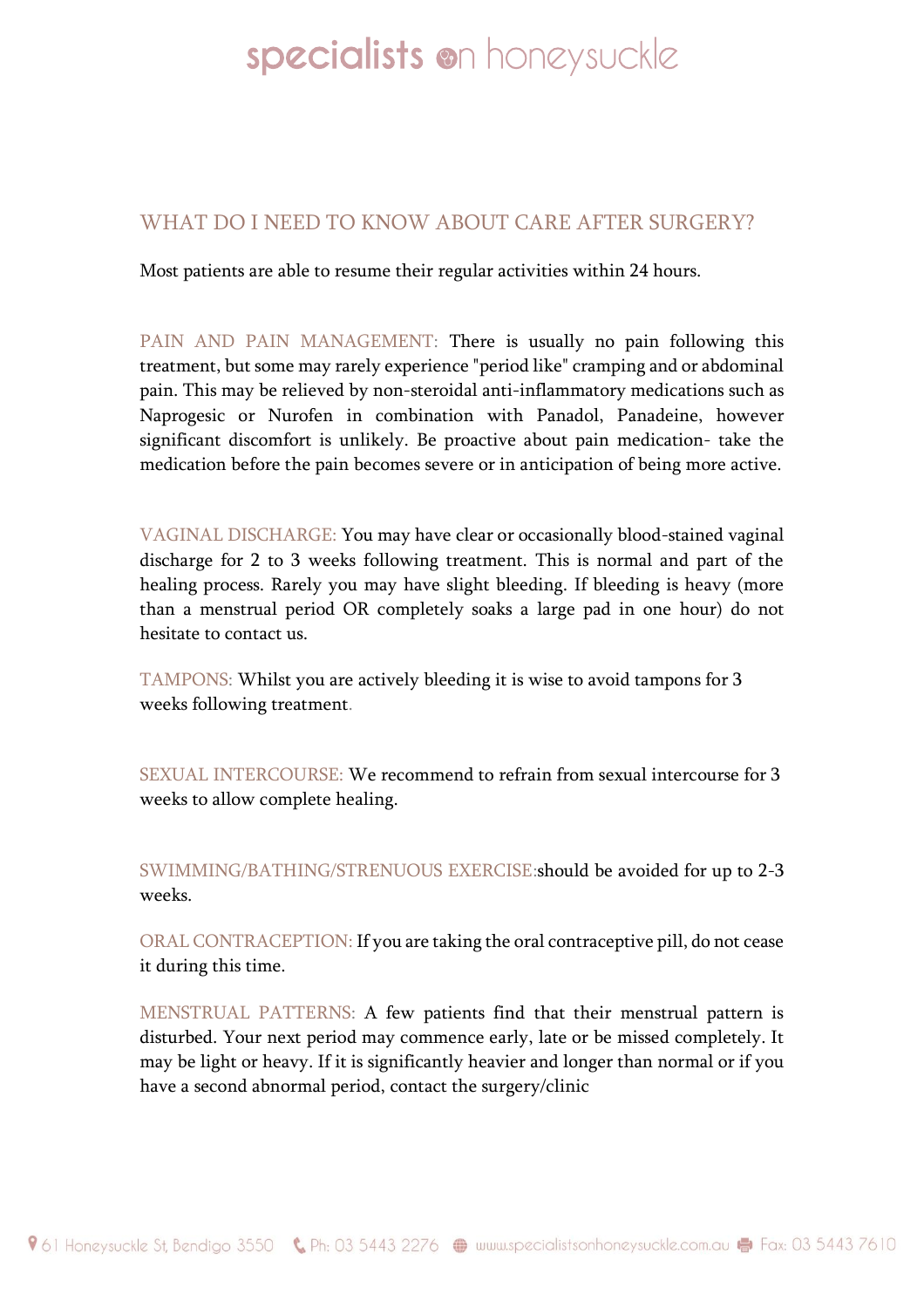#### WHAT FOLLOW-UP DO I HAVE AFTER MY SURGERY ?

Laser : review 12 months with GP.

LLETZ: review 6 weeks for review of histology and advise.

Your post-operative review if needed should have been booked/ advised when you had your operation. If this is not the case, please call the rooms at your earliest convenience to do so.

Follow up after your treatment is vital. A co-test (HPV test and Liquid based cytology) is essential 12 months and 24 months' post treatment. A small percentage of patients have persistent, or develop, recurrent disease and this can only be detected at your follow up appointments. Dr Agarwal will organise recall and letter to GP after Laser treatment.

#### POST - OPAPPOINTMENT IS IMPORTANT TO:

Go through the surgical procedure details to ensure you have thorough understanding of the surgery performed.

• Check the results of histopathology and any other tests performed during or after the surgery.

• Make plans for further treatment. Depending on what you had, you might need further tests, follow up and/or ongoing care.

This appointment is a good opportunity to ask questions about the procedure you had, for example:

- Were there any abnormal findings?
- What further tests will I need?
- A copy of this information, including a copy of the histology will be sent to your GP.

#### WHEN DO I CALL?

You should call if you experience any of the following:

Vaginal bleeding that is heavy (heavier than a menstrual period or completely soaks a large sanitary pad) and continues for more than one hour

- Vaginal bleeding that is heavy (heavier than a menstrual period or completely soaks a large sanitary pad) and continues for more than one hour
- Fever greater than 38ºC (measure your temperature with a thermometer)